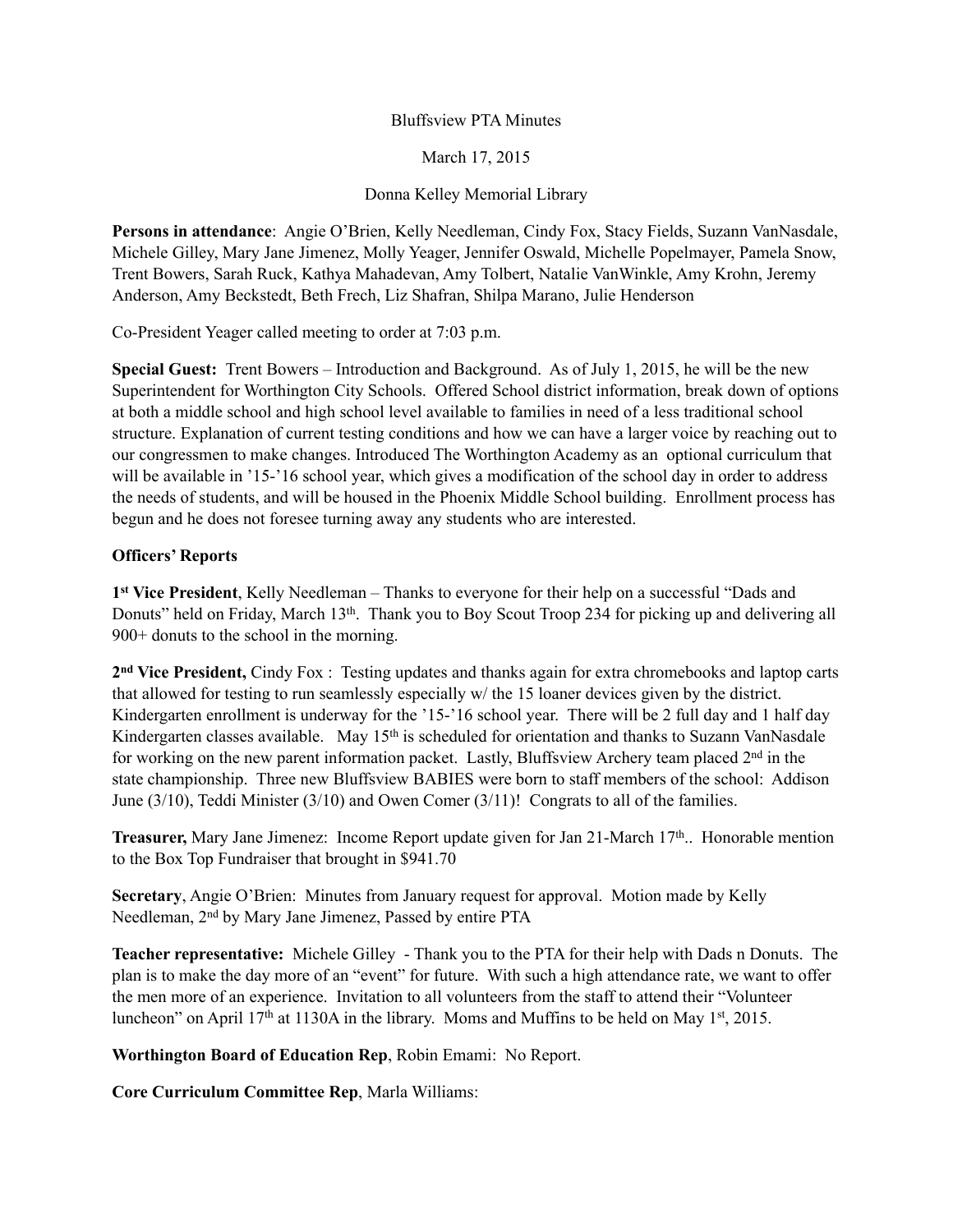**Parents need to know that the new assessments are a state initiative?** That this is coming from the state; we didn't choose this; parents need to hear we are concerned about their kids' stress and anxiety. Parents think assessments and the common core are the same; message needs to come out clearly that these are two very separate things. It is very important not to confuse the two. These assessments are designed to ensure that students are on the pathway to be college and career ready. Previous assessments were designed to only show us that students had the minimum competency needed to graduate from high school.

**Worthington PTA Council Rep**, Jennifer Economus: No Report.

## **Old Business**

- **Staff Raffle (Mrs. Fox)** Another HUGE success raising \$1817 in funds
- **Directory** All should have received electronically from Mrs. Fox; Please let us know if you did not.
- **Family Fun Night at Skate Zone 71: February 17** Raised \$900 over both nights. Looking to hold more of these events in the new school year.
- **New Treasurer** Announcement of Mary Dawson as the new Treasurer for 2015-2016
- **New Vice President** Announcement of Suzann VanNasdale for the 2015-2016 school year
- **Traffic Issue/Update (Julie Lovegrove)** First in person meeting to take place the week of 3/24. Committee members have been contributing thoughts and identifying problems via email. Meeting will focus on the "to do" tasks both short and long term.

## **New Business**

- **MomsRising (Amy Krohn)** Introduction of this non-profit, grass roots foundation. This organization of DC is working to be an advocate at a federal level to help moms with numerous issues including affordable child care, flexibility for working moms and issues effecting families nutritional standards. Specifically she discussed the need for healthy choices both in the lunch room and available for snacking in classrooms.
- **Positions needed: Curriculum Council Liaison** Accepted by Kathya Mahadevan; **Room Representative Coordinator –** In Need a Shadow for next year

**Staff Appreciation Coordinator –** In Need of Shadow for next year

- **Spring Carnival and Raffle : March 21 12-3PM** Still accepting donations
- **Boxtops:** Monroe class won the Pizza Party; Merrill class won the popsicle party
- **Spring Pictures** Will make an effort to change date of Spring Pictures so they do not fall during the same week as testing.
- **Science Fair 2016** With such a huge interest in the community science fair this year, Bluffsview will host their own Science Fair run by Lucia Gertsmann and a committee of teachers.